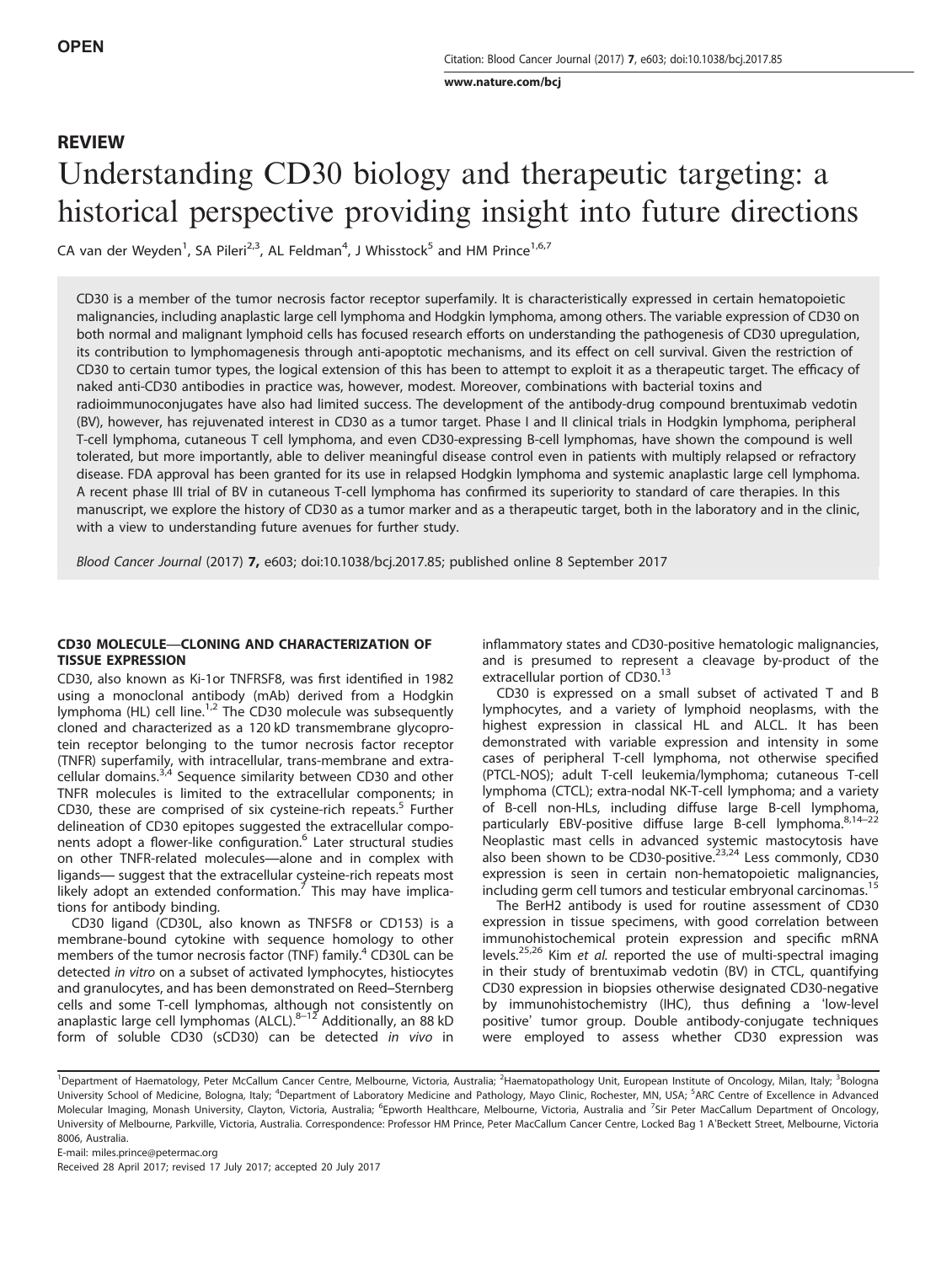representative of tumor, or of tumor-infiltrating inflammatory cells such as cytotoxic T-lymphocytes or macrophages.<sup>27</sup> While these techniques are not widely available, these results raise interesting questions about the contribution of the tumor microenvironment to lymphomagenesis, the specificity of CD30 as a treatment target, and how to best assess patient suitability for anti-CD30 therapies.

While CD30-positivity in ALCL is defined as tumor cell expression of 75% or higher, diagnostic cut-offs for other tumor types have not been universally agreed upon. In mycosis fungoides (MF), for example, CD30 positivity is much less than in ALCL, with one group reporting median epidermal staining of 14% in non-transformed cases, with higher expression levels in more advanced stages and large-cell transformation.<sup>28</sup> It is a matter of debate whether CD30 expression levels permit stratification of expected responses to anti-CD30 therapies.

# ROLE OF CD30 IN HEALTH AND DISEASE

Given the relative restriction of CD30 expression, early studies sought to characterize the driving factors behind CD30 upregulation in normal tissue. Initial studies showed that CD30 expression on lymphocytes could be induced by in vitro antigenic stimulation by mitogens or viruses, especially HIV, EBV and HTLV-1.<sup>29</sup> Subsequent studies demonstrated that CD30 expression was not uniform across all activated lymphocytes, instead being limited to subpopulations of CD4<sup>+</sup>/CD45RO<sup>+</sup>and CD8<sup>+</sup> T cells in lymph nodes and the thymic medulla. CD30 expression appears higher in CD4+ and CD8+ cells producing a Th2-type cytokine response, $4,18,30-32$ although subsequent studies have also demonstrated CD30 expression on Th0 and Th1-specific cells.<sup>33</sup> Additionally, building on the work of Stein et al., Catoretti et al. demonstrated that CD30 expression in B-lymphocytes is restricted to a minority population of stimulated B immunoblasts located at the edge of the germinal center and the extrafollicular region, with co-expression of markers of acute activation.<sup>14,34,35</sup>

CD30 knockout mice have been studied in an attempt to understand the role of CD30 expression, albeit with somewhat conflicting results. Amakawa et al. demonstrated that the development and maintenance of memory T cells, as well as T-helper cell-dependent B-cell class-switching, were not impaired in response to mitogenic stimulation in their CD30 mutant mice, which the researchers felt argued against CD30 being involved in maintenance of the immune response. The researchers additionally found that CD30 mutant mice had increased thymic volume and increased numbers of circulating double-antigen positive T cells, suggesting a role for CD30 in negative selection in the thymus, although this has not been confirmed by later researchers.<sup>36</sup> Subsequent studies have, however, reported contrasting results to these earlier conclusions. Gaspal et al. demonstrated that secondary antibody production—a process dependent on follicular T cells—was impaired in mice deficient in CD30, with loss of a sustained germinal center response, even though the primary response to antigen stimulation was normal, a result recapitulated in CD30-OX40 co-deficient mice. These results were replicated by Kennedy et  $aL^{37,38}$  Overall, these findings underscore a role for CD30 in immune surveillance and cross-talk between B and T cells.

Subsequent studies have assessed the effects of CD30 stimulation in order to understand the cell signaling pathways linked to CD30. Epitope stimulation of CD30 results in receptor trimerization and signal transduction via the recruitment of TNFRassociated factor (TRAF) and TRAF-binding proteins, generating a signaling complex.<sup>5,39</sup> TRAF2, as well as TRAF1 and TRAF5, have all been implicated in the signaling process. Downstream effects of CD30 stimulation are mediated in part by nuclear factor kappa B (NFkB), as well as by mitogen-activated protein kinase/extracellular signal-regulated kinase pathways, as outlined in Figure 1.40-44



Figure 1. CD30 mediates its effects through a number of diverse signaling pathways, which in concert confer a survival benefit to the cells on which CD30 is upregulated. Stimulation of the CD30 molecule results in trimerization and signal mediation through tumor necrosis factor receptor-associated proteins (TRAF), in particular TRAF2, but also TRAF1 and TRAF5, to stimulate the nuclear factor-kappa B (NFkB) pathway. In addition to this, CD30 ligation also signals through the mitogen-activated protein kinase (MAPK) pathways, including ERK1 and ERK2, which have diverse anti-apoptotic and pro-survival benefits in the neoplastic cell. There appears to be a positive feedback loop between the MAPK/ERK pathway and the nuclear transcription factor JunB, which not only contributes to cell survival, but also upregulates CD30 expression.

The restricted expression of CD30 suggests the possibility that CD30 plays a role in the development and propagation of HL and ALCL. However, defining if and how CD30 expression relates specifically to lymphomagenesis—rather than being merely a marker of cell of origin—has proven challenging. Certainly the finding that the NFkB and mitogen-activated protein kinase/ extracellular signal-regulated kinase pathways are integral to CD30-mediated signaling suggests that CD30 expression may confer a proliferative and anti-apoptotic benefit in neoplastic cells.<sup>44–46</sup> Horie et al. proposed a link between CD30 overexpression and ligand-independent stimulation of the NFkB pathways in HL cells, underscoring a possible link between CD30 expression and tumor perpetuation. These findings were not replicated by Hirsch et al., who instead suggested that NFkB activation in HL is constitutive and unrelated to  $CD30.<sup>47,48</sup>$  In contrast, Watanabe et al. showed that CD30 upregulation in HL and ALCL cell lines might be linked by a self-perpetuating loop through the mitogen-activated protein kinase/extracellular signalregulated kinase pathway to the expression of JunB, a member of the activator protein (AP-1) transcription factor family, with diverse effects including a possible link to malignant transformation.<sup>49</sup> Boddicker et al. demonstrated in ALCL cell lines that the transcription factor interferon regulatory factor-4 (IRF4) drives CD30 expression in a positive feedback loop involving NFkB.<sup>50</sup> In addition to IRF4 and AP-1/Jun B, other groups have identified the Ets transcription family as being implicated in tumor cell CD30 upregulation.50–<sup>53</sup>

Leading on from this, additional studies sought to define the role of CD30 stimulation in lymphoma pathogenesis; however, interpretation of the results is hampered somewhat by the use of differing ligands between studies. Early studies assessed the effects of the CD30 cognate, CD30L, in different cell lines. CD30L binding showed pleiotropic effects in vitro, with activation and enhanced cytokine secretion in HL cells, but a pro-apoptotic effect in ALCL cells.<sup>54,55</sup> Subsequent assessment of CD30 stimulation in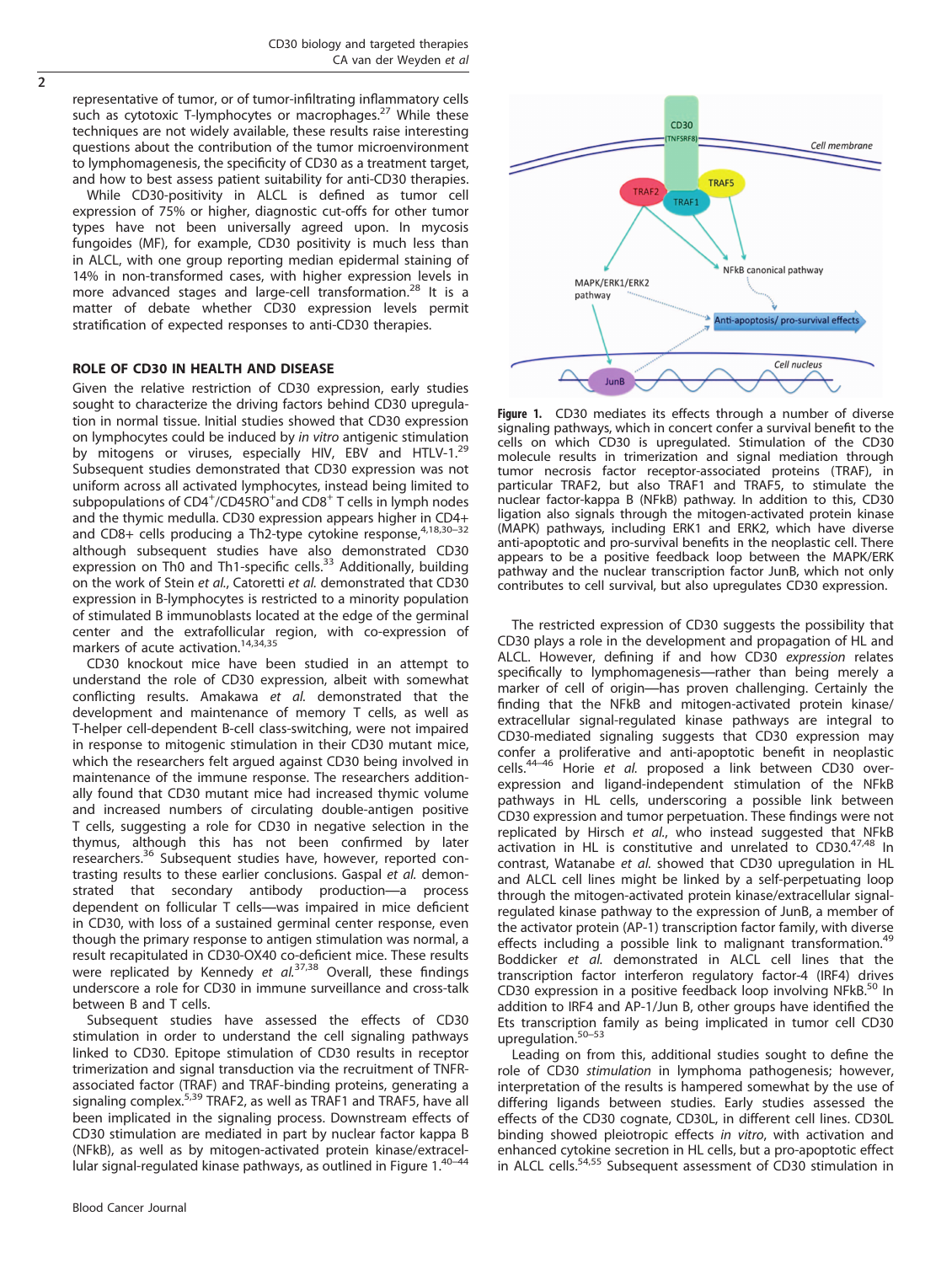ALCL and HL cell lines using the monoclonal antibody (mAb) Ki-1 also demonstrated a differential response, with decreased proliferation and increased apoptosis in ALCL cells, while HL cell lines were unaffected.<sup>48,56</sup> Gene expression profiling studies confirmed a marked difference in gene transcription between the HL and ALCL cell lines in response to CD30 stimulation.<sup>48,57</sup> Mir et al. suggested that the variable responses to CD30 stimulation in HL and ALCL cell lines might reflect the presence of a defective inhibitory protein in HL, permitting constitutive NFkB signaling, as well as insensitivity to CD30-mediated pro-apoptotic signaling.<sup>5</sup>

Later work by Buchan and Al-Shamkani suggested that the pleiotropic effects of CD30 stimulation might be mediated through the activation of different regions in the cytoplasmic tail. This raises the question of whether the activation of different regions is cell-type or ligand specific, and therefore whether this differential effect can be harnessed clinically.<sup>45</sup> Indeed, one of the difficulties in understanding the pleiotropic effects of CD30 stimulation extends from the fact that these studies were performed in variable cognates in tumor cell lines, without a concomitant clear explication of the effects of CD30 stimulation by CD30L in normal tissues. More importantly, while CD30L can be detected in HL, it has not been as clearly demonstrated in ALCL, and as such, it is ultimately unclear whether it can be assumed to contribute to lymphomagenesis in all CD30-expressing tumors.

#### CD30 AS A TUMOR TARGET

Given the overexpression of CD30 in certain lymphoma subtypes and some non-lymphoid neoplasms, it seems logical to exploit it as a therapeutic target.

### Monoclonal antibody monotherapy

Preclinical studies. The development of humanized anti-CD30 mAbs paved the way for clinical trials of immunotherapy. Initial preclinical studies in the mid- to late 1990s used murine anti-CD30 mAbs, with reported improved disease-free survival rates in xenograft mice treated with M44 or HeFi-1, and, in a later study using HeFi-1, tumor growth arrest or regression in an ALCL xenograft model.58,59 Leading on from these studies, focus was directed to the creation of humanized mAbs, resulting in the development of SGN-30, a chimeric mouse-human antibody, and the fully humanized mAb 5F11 (MDX-060, or iratumumab).

Studies reported between 2002 and 2010 examined the effects of SGN-30 in HL and adult T-cell leukemia/lymphoma cell lines and mouse models. In contrast to earlier studies using non-humanized mAb, investigators were able to demonstrate cellular growth arrest and DNA fragmentation in vitro in HL cell lines treated with SGN-30. Moreover, tumor regression and improved survival was observed in a mouse xenograft cohort. $60-62$  One explanation advanced for this unexpected response in HL was that SGN-30 itself promotes receptor cross-linking and multimerization, potentially promoting growth arrest and pro-apoptotic signaling.

Similarly, 5F11 was able to promote cell growth arrest in CD30 positive cell lines when receptor cross-linking occurred, enhancing antibody-dependent cell cytotoxicity. Tumor regression was seen in HL xenograft mouse models.<sup>63</sup>

Clinical studies. Based on promising results in preclinical studies, phase I and II trials of both SGN-30 and 5F11 were undertaken. However, the results of early phase studies did not seem to offer significant promise for the use of 'naked' anti-CD30 mAbs in practice.

The phase I trial of SGN-30 was conducted in 2002 and 2003, including 24 patients with relapsed or refractory HL or CD30 positive non-HL. SGN-30 was administered weekly for six doses, and was well tolerated. Clinical benefits were modest, with six patients achieving stable disease, and one patient with primary cutaneous ALCL achieving a complete response (CR).<sup>64</sup>

A subsequent phase II trial of SGN-30 in patients with HL and ALCL used the same dosing schedule with doses of either 6 mg/kg or 12 mg/kg; the regimen was again well tolerated. Clinical outcomes were, however, disappointing. Of the 38 patients with relapsed/refractory HL, 11 patients achieved stable disease, while none achieved CR or partial responses (PR). In the ALCL cohort of 41 patients, two CR and five PR were attained.<sup>65</sup>

Duvic et al. reported phase II results for the use of SGN-30 in relapsed/refractory cutaneous ALCL and other CD30-positive lymphoproliferative disorders. In this study, objective responses were seen in 16 of 23 patients (70%), with 10 patients achieving CR and six achieving PR. Overall clinical benefit rate was 87%, and median duration of objective response was 84 days. There appeared to be a dose-response effect, with some patients achieving clinical responses at 12 mg/kg despite having minimal benefit at 4 mg/kg.<sup>66</sup>

5F11 (MDX-060), a fully humanized anti-CD30 mAb, was the focus of a phase I/II trial in HL and systemic ALCL. Twenty-one patients were treated in the phase I cohort and 51 in the phase II cohort; of these patients, 25 achieved stable disease, two achieved PR and four achieved CR, with a median duration of response of less than 6 months in all groups. The investigators noted high rates of corticosteroid use in this study population, with 31 patients receiving steroids during treatment, including four<br>patients with objective responses.<sup>67</sup> Further clinical trials have not been pursued.

#### Immunoconjugates

Immunotoxins. Early studies of anti-CD30 immunoconjugates focused on immunotoxins, albeit with limited success. The BerH2-saporin anti-CD30 immunotoxin used a ribosomeinactivating protein type 1 (RIP-1), with demonstrable efficacy invitro and in animal studies.<sup>68,69</sup> Later combinations included conjugates of BerH2 and other RIP-1s, the anti CD30- Pseudomonas exotoxin A conjugate Ki-4 (scFv)-ETA´, and the anti-CD30 ricin A-chain immunotoxin.<sup>70–73</sup> However, the efficacy of these immunotoxins in humans was hampered by high rates of the development of anti-therapeutic antibodies, CD30 downregulation, or non-specific binding of the immunotoxin to soluble  $CD30.<sup>71,74</sup>$ 

Radioimmunoconjugates. Anti-CD30 radioimmunoconjugates have shown mixed results in preclinical studies, with limited scope for clinical development. A conjugate of Ki-4 and radiolabeled iodine (I-131) was tested in 22 patients with HL, with one CR and five PR, but had significant side effects, with seven patients experiencing grade 4 hematologic toxicity.<sup>7</sup>

Later combinations using Ki-4 and 5F11 antibodies with variable iodination showed high in vitro tumor cell specificity, but minimal efficacy in vivo in mouse models.<sup>76</sup> The combination of HeFi-1 with either radiolabeled astatine (At-211) or yttrium (Y-90) showed preliminary efficacy in murine models; however, no clinical trials eventuated.<sup>77</sup>

Brentuximab vedotin. The development of a novel antibody-drug conjugate (ADC), BV (also referred to as SGN-35 or cAC10 vcMMAE), seemed to overcome some of the problems seen with SGN-30. Brentuximab vedotin consists of the humanized  $I_{q}G_{1}$ mAb SGN-30, in combination with the antimitotic agent monomethylauristatin E (MMAE), joined by a cathepsin cleavable linker (valine-citrulline).<sup>78</sup>

Brentuximab vedotin acts through binding of the ADC to CD30 positive cells, followed by receptor endocytosis and release of MMAE upon exposure to intracellular lysozymes. This results in inhibition of tubulin formation and cell apoptosis. Bystander cells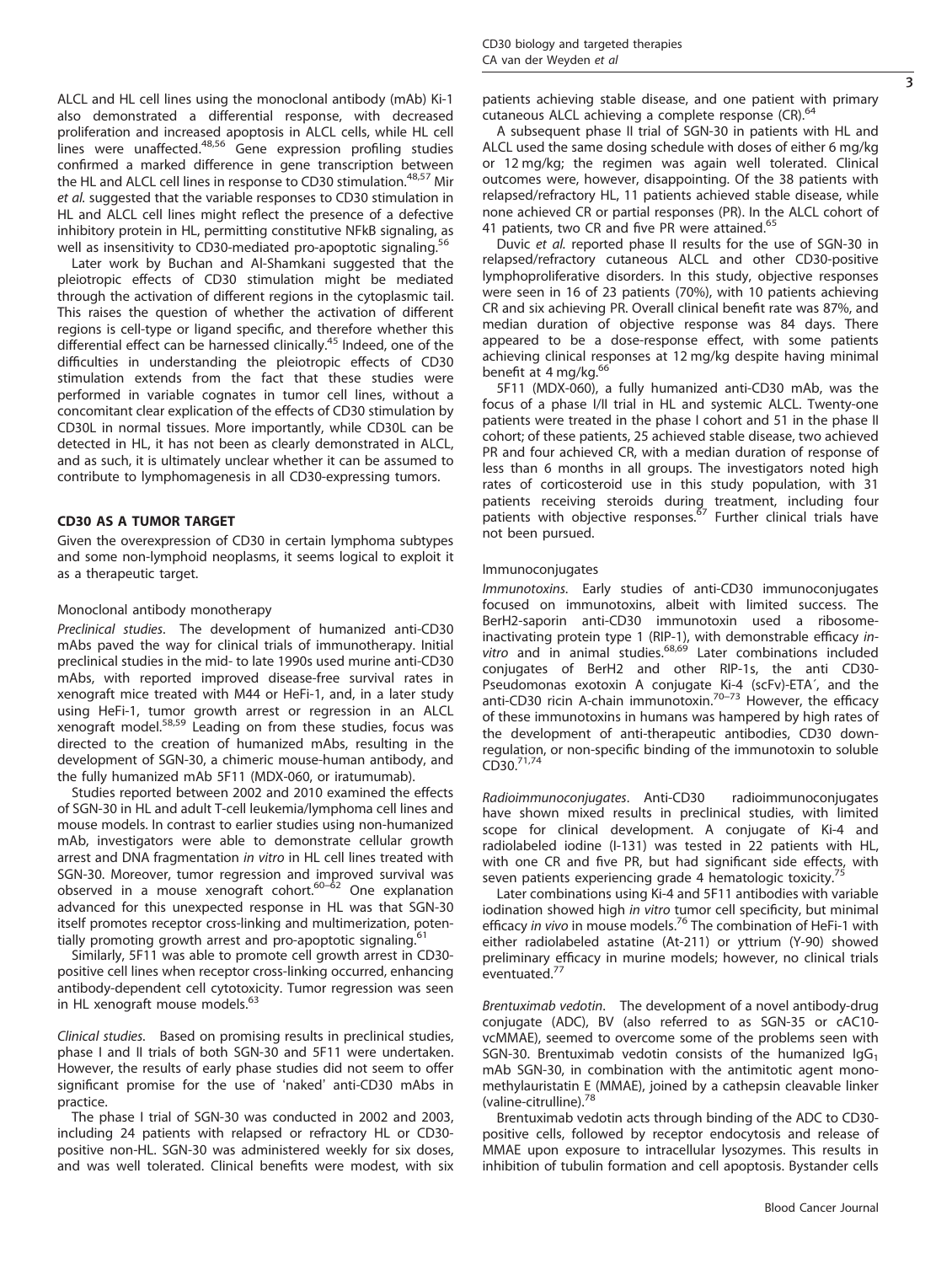may also be susceptible to effluxed MMAE, with at least one study demonstrating apoptotic induction in co-cultured CD30-negative tumor cells.<sup>79,80</sup> Additionally, it seems that MMAE itself promotes T-cell expansion and activation, not only through enhanced antigen presentation, but also via a direct priming effect on dendritic cell maturation and differentiation.<sup>81</sup>

Brentuximab vedotin—preclinical studies. Preclinical studies confirmed efficacy of BV in vitro and in mouse models. Francisco et al. used BV in HL and ALCL cell lines, demonstrating in vitro stability, and ADC selectivity for CD30-positive cells. More importantly, BV successfully induced cell cycle arrest and apoptosis. In xenograft mouse models, BV treatment resulted in partial tumor regression in an HL model and complete tumor regression in an ALCL model, with a significant difference in tumor responses when compared to the 'naked' antibody. These treatment responses held true in mouse models of both subcutaneous and disseminated ALCL.<sup>78</sup>

Following on from this, Maeda et al. demonstrated a growth inhibitory effect of both SGN-30 and SGN-35 in adult T-cell leukemia/lymphoma cell lines. More importantly, mouse models treated with SGN-35 showed tumor regression.<sup>60</sup>

Blatt et al. examined the effects of BV in CD30-positive systemic mastocytosis. The researchers confirmed CD30 expression in systemic mastocytosis cell lines, and demonstrated cell apoptosis and death in response to BV. Interestingly, BV exposure did not appear to increase the risk of histamine release, and, moreover, appeared to downregulate IgE-mediated manifestations of histamine release. $23$ 

Brentuximab vedotin—clinical studies. Based on the promising results of preclinical studies, a phase I trial of BV was conducted in 45 patients with relapsed/refractory CD30-positive hematologic malignancies, including 42 patients with HL, two with systemic ALCL, and one with angioimmunoblastic T-cell lymphoma. The median number of prior therapies in this group was three (range one to seven), including 33 patients (73%) who had undergone an autologous stem cell transplant (auSCT); 17 patients had objective responses, including 11 CR, with a median duration of response of 9.7 months. Tumor regression was seen in 36 of 42 patients (86%) evaluable for radiologic response. The main side effects were fatigue, nausea, diarrhea, neutropenia, and peripheral neuropathy, with the latter seen in 16 patients. The recommended phase 2 dose was 1.8 mg/kg. 82

Phase II and III studies using BV followed thereafter, as summarized in Table 1.

Pro et al. reported results for a cohort with relapsed/refractory systemic ALCL. 58 patients were dosed with 1.8 mg/kg every three weeks; 50 patients (86%) achieved objective responses, including 33 patients attaining CR and 17 patients attaining PR. The median duration of overall response was 12.6 months, and the median CR duration was 13.2 months. The most common grade 3 or 4 side effects included neutropenia, thrombocytopenia, and sensory neuropathy in 12% of patients.<sup>83</sup>

Younes et al. reported results for 102 patients with HL who had relapsed after auSCT. The objective response rate (ORR) was 75%, with a CR rate of 34%. Median duration of response was 6.7 months in all responders, and 20.5 months in those patients achieving CR. These findings are important given that the median number of prior treatments excluding auSCT was three, with a median time to relapse after transplant of 6.7 months, suggesting relatively chemo-refractory disease. Side effects were similar to those reported by Pro et al.; twenty patients discontinued therapy due to adverse events, predominantly sensory or motor neuropathies.<sup>84</sup> A smaller study by Horwitz et al. in 35 patients with PTCL showed an ORR of 41%, with eight patients achieving CR. While the median progression-free survival (PFS) was 6.7 months in patients with angioimmunoblastic T-cell lymphoma,

Blood Cancer Journal

median PFS was a disappointing 1.6 months in the PTCL-NOS subgroup.<sup>85</sup>

In CTCL, phase II trials have been conducted in patients with Sezary syndrome and mycosis fungoides (MF), as well as in primary cutaneous ALCL and lymphomatoid papulosis. Kim et al. reported objective responses in 21 of 30 patients with either Sezary syndrome or MF, with seven patients having  $>90\%$ clearance of cutaneous disease. It is notable that clinical response was not limited to those patients with  $>$  10% CD30 expression by IHC.<sup>27</sup> Duvic et al. reported an ORR of 73% in their cohort of 48 patients, including CR in 17 patients. Mirroring the findings of Kim et al., responses were seen even in MF/Sezary syndrome patients with low CD30 expression, defined as  $<$  10% by IHC. All 11 patients with either primary cutaneous ALCL or lymphomatoid papulosis responded to BV; however, the median duration of response in this group was only 26 weeks.<sup>86</sup>

Prince et al. have recently reported the results of a phase III trial in CTCL of BV versus physician's choice of either methotrexate or bexarotene. This study of 128 patients with CTCL included 97 patients with MF and 31 with primary cutaneous ALCL. The cut-off for CD30 positivity in this study was defined as 10% in at least one tumor sample; multiple biopsies could be submitted for central review, and not all biopsies had to meet this cut-off requirement. Primary endpoints were overall response rates of four months or longer (ORR4) and PFS. Both ORR4 and PFS strongly favored BV, with ORR4 of 56 versus 13% ( $P < 0.0001$ ) and median PFS of 16.7 versus 3.5 months (HR 0.27,  $P < 0.0001$ ), with a median follow-up of 17.5 months.<sup>87</sup>

Expanding the treatment spectrum, Jacobsen et al. reported an ORR of 44% in a phase II trial of BV in relapsed refractory B-cell lymphoma, including a majority cohort with diffuse large B-cell lymphoma (49 of 68 patients). Eight patients attained CR, with median response duration of 16.6 months. Median PFS was four months  $(0.6 + -24 +$  months).<sup>21</sup> Bartlett *et al.* reported on the use of BV in a cohort of 52 diffuse large B-cell lymphoma patients designated CD30 negative with conventional IHC, with an ORR of 31% and CR rate of 12%. With computer-assisted digital image analysis, 11 of 16 responders were designated as low level positive for CD30 (CD30  $\geq$  1%).<sup>88</sup>

Brentuximab vedotin—additional treatment options. Bartlett et al. demonstrated that retreatment is feasible, treating 21 patients with HL and eight with ALCL who had previously achieved at least PR to BV. Overall response rate was 60% in the HL cohort and 88% in the ALCL cohort, with CR rates of 30 and 63%, respectively. As expected, sensory and motor neuropathy rates were higher than in upfront treatment, but the regimen was otherwise well tolerated.<sup>89</sup>

As with other antibody therapies, the next logical step was to use BV in combination. The use of BV with ABVD or AVD for upfront treatment of HL demonstrated significant additive pulmonary toxicity in the bleomycin-exposed cohort. Subsequent withdrawal of the bleomycin from the combination regimen did not appear to compromise efficacy.<sup>90</sup> The phase III trial comparing ABVD and AVD with BV has completed recruitment; however, final results are pending. Promising results have been reported in a phase I trial in CD30-positive PTCL, using either BV administered sequentially with CHOP, or BV in combination with CHP. ORR was 85% in the sequential treatment arm, and 100% in the combination arm, with CR rates of 62 and 88%, respectively.<sup>91</sup> Additionally, early reports of a phase I/II trial of BV and bendamustine in patients with relapsed HL or ALCL suggest the combination is well tolerated, with an ORR of 67%.<sup>92</sup>

Other treatment options include the use of BV as consolidation rather than salvage. Moskowitz et al. reported on their doubleblind, randomized controlled trial assessing BV consolidation after auSCT for patients with relapsed HL. There was a significant improvement in risk of progression in the BV-treated cohort, with

4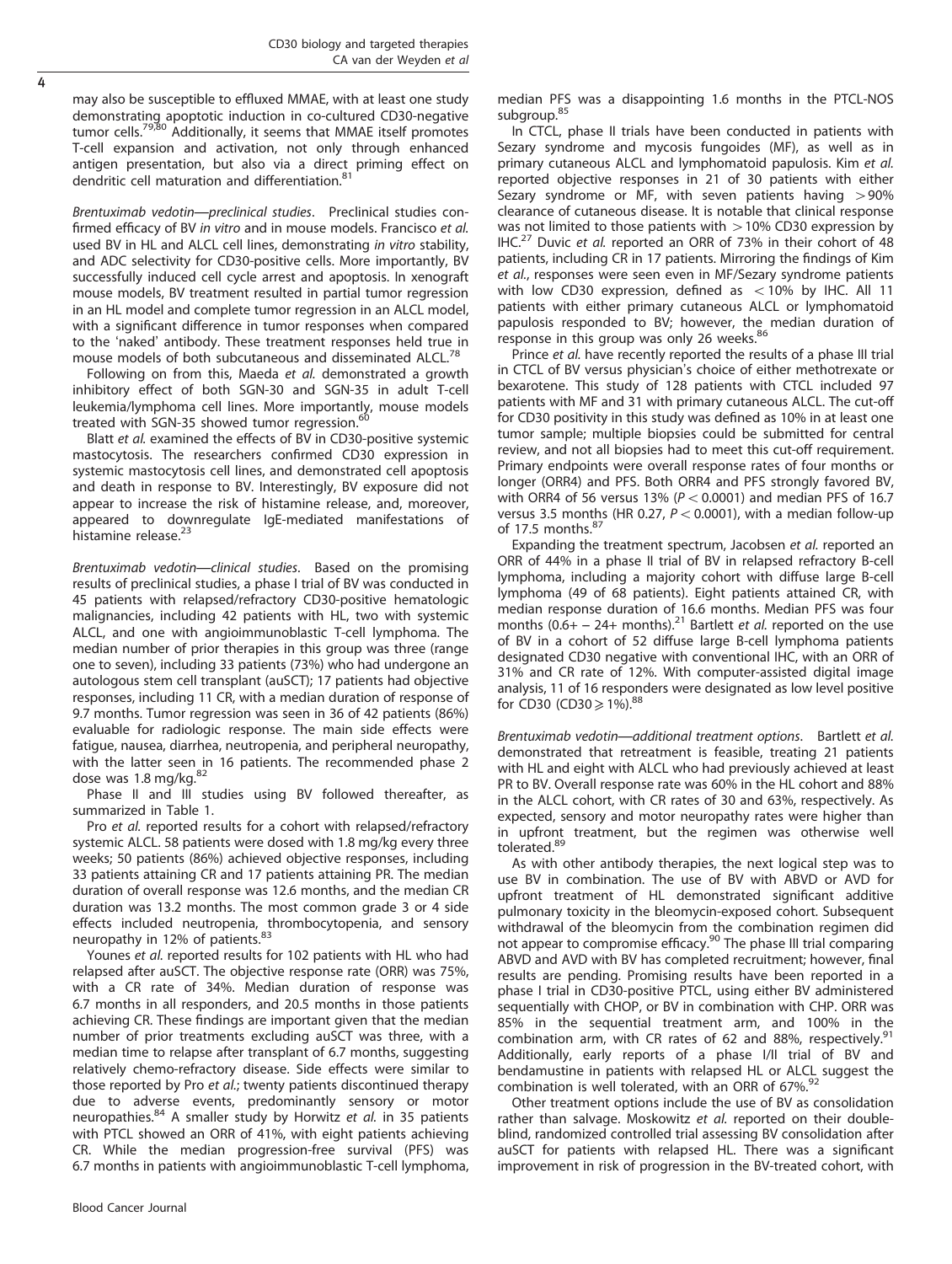| Table 1.                         | Phase II and III trials of brentuximab vedotin (BV)                                             |                              |                                                                                                                                    |                                                                                       |                                                                                                                                                         |                                                                 |                                                                                                                                                                                                                                                                                                                                                                                                                                                                                                                                                                                                                                                 |
|----------------------------------|-------------------------------------------------------------------------------------------------|------------------------------|------------------------------------------------------------------------------------------------------------------------------------|---------------------------------------------------------------------------------------|---------------------------------------------------------------------------------------------------------------------------------------------------------|-----------------------------------------------------------------|-------------------------------------------------------------------------------------------------------------------------------------------------------------------------------------------------------------------------------------------------------------------------------------------------------------------------------------------------------------------------------------------------------------------------------------------------------------------------------------------------------------------------------------------------------------------------------------------------------------------------------------------------|
| Trial                            | Phase                                                                                           | anologns<br>Disease          | Patient number                                                                                                                     | Median age in<br>years (range)                                                        | Response rates                                                                                                                                          | Response duration                                               | Survival                                                                                                                                                                                                                                                                                                                                                                                                                                                                                                                                                                                                                                        |
| Pro<br>et al. <sup>83</sup>      | =                                                                                               | SALCL                        | 58                                                                                                                                 | 52 (14-76)                                                                            | CR 57% (95% CI 43.2-69.8)<br>ORR 86% (95% CI<br>74.6-93.9)<br>PR 29%                                                                                    | 12.6 months (95% CI<br>Median DOR<br>$5.7 - NE$                 | Median PFS 13.3 months (95% CI<br>Median OS not reached<br>$6.9 - NE$                                                                                                                                                                                                                                                                                                                                                                                                                                                                                                                                                                           |
| Younes<br>et al. <sup>84</sup>   | $=$                                                                                             | Ë                            | 102                                                                                                                                | $31(15-77)$                                                                           | ORR 75% (95% CI<br>CR 34% (95% CI<br>25.2%-44.4%)<br>64.9%-82.6%)<br>PR 40%                                                                             | Median DOR 6.7 months<br>$(95%$ CI 3.6-14.8)                    | Median OS 22.4 months (95% CI<br>Median PFS 5.6 months (95% CI<br>21.7-NE)<br>$5.0 - 9.0$                                                                                                                                                                                                                                                                                                                                                                                                                                                                                                                                                       |
| Horwitz<br>et al. 85             | =                                                                                               | PTCL                         | 35                                                                                                                                 | 64 (33-83)                                                                            | ORR 41% (95% CI<br>$24.6 - 59.3$<br>CR 24%<br>PR 18%                                                                                                    | Median DOR 7.6 months<br>$(95%$ CI 1.3-14+)                     | Median PFS in PTCL-NOS cohort<br>Median PFS in AITL cohort<br>Median PFS 2.6 months<br>6.7 months<br>1.6 months                                                                                                                                                                                                                                                                                                                                                                                                                                                                                                                                 |
| Duvic<br>et al. <sup>86</sup>    | =                                                                                               | CTCL (MF,<br>pcALCL,<br>LyP) | 48 (28 with MF, 9 with LyP, 2<br>with pcALCL)                                                                                      | $59.5(31 - 77)$                                                                       | CR 2/28, PR 13/28 in MF<br>ORR 54% in MF group<br>ORR 100% in other<br>subgroups<br>ORR 73%                                                             | Not reported                                                    | PFS 1.1 years (95% CI 0.9-1.4)<br>Median OS not reported                                                                                                                                                                                                                                                                                                                                                                                                                                                                                                                                                                                        |
| et al. <sup>27</sup><br>Kim      | $=$                                                                                             | CTCL (MF<br>and SS)          | 32 (30 evaluable for efficacy)                                                                                                     | $62(20-87)$                                                                           | ORR in 21/30 (70%, 90% Cl Not reported<br>PR in 20/30SD in 4/30<br>CR in 1/30<br>dnoubqns<br>$53 - 83$                                                  |                                                                 | 28% event free at 12 months<br>61% event free at 6 months<br>Median PFS not reached at<br>Median EFS $>6$ months<br>12 months                                                                                                                                                                                                                                                                                                                                                                                                                                                                                                                   |
| Jacobsen<br>et al. <sup>21</sup> | $=$                                                                                             | $B$ -cell                    | 68 (48 with DLBCL, 19 other<br>lymphoma B-cell lymphomas)                                                                          | <b>DLBCL</b> cohort<br>$62(17-85)$ in<br>36 (16-68) in<br>lymphoma<br>cohort<br>other | ORR 44% in DLBCL cohort<br>lymphoma cohort (95% Cl<br>$(95\%$ CI 29.5-58.8)<br>ORR 26% in other<br>$9.1 - 51.2$<br>CR 17%<br>CR 16%<br>PR 27%<br>PR 11% | Median DOR in DLBCL<br>cohort 5.6 months (0-<br>$22.7+$ months) | Median PFS in DLBCL cohort<br>4 months (0.6-24 months)                                                                                                                                                                                                                                                                                                                                                                                                                                                                                                                                                                                          |
| Prince<br>et al. <sup>87</sup>   | bexarotene or methotrexate<br>physician's choice of either<br>Comparison of BV with<br>$\equiv$ | <b>CTCL</b>                  | with 64 in BV group,<br>128 (97 with MF, 31 with<br>dho.fo<br>pcALCL)<br>64 in PC                                                  | 62 (22-83) in BV<br>58 (22-83) in<br>PC group<br>group                                | versus 12.5% (PC group),<br>ORR4 56.3% (BV group)<br>ORR 67% in BV group<br>ORR 20% in PC group<br>with $P < 0.0001$<br>CR 16%<br>CR 2%                 | Not reported                                                    | group) versus 3.5 months (PC<br>Median PFS 16.7 months (BV<br>group), with $P < 0.0001$                                                                                                                                                                                                                                                                                                                                                                                                                                                                                                                                                         |
| Bartlett<br>et al. 88            | $=$                                                                                             | DLBCL                        | 52                                                                                                                                 |                                                                                       | ORR 31%<br>CR 12%                                                                                                                                       |                                                                 | Median PFS 1.4 months (0.4-15.6)<br>Median OS 7.5 months (0.7-18.6+)                                                                                                                                                                                                                                                                                                                                                                                                                                                                                                                                                                            |
|                                  |                                                                                                 |                              | T-cell lymphoma, not otherwise specified; sALCL, systemic anaplastic large cell lymphoma; SD, stable disease; SS, Sezary syndrome. |                                                                                       |                                                                                                                                                         |                                                                 | Abbreviations: AITL, angioimmunoblastic T-cell lymphoma; CI, confidence interval; CR, complete response; CTCL, cutaneous T-cell lymphoma; DLBCL, diffuse large B-cell lymphoma; DOR, duration of objective<br>overall survival; PC, physician's choice; pcALCL, primary cutaneous anaplastic large cell lymphoma; PFS, progression-free survival; PR, partial response; PTCL, peripheral T-cell lymphoma; PTCL-NOS, peripheral<br>response; EFS, event-free survival; HL, Hodgkin lymphoma; LyP, lymphomatoid papulosis; MF, mycosis fungoides; NE, not evaluable; ORR, objective response rate; ORR4, objective response rate at 4 months; OS, |

5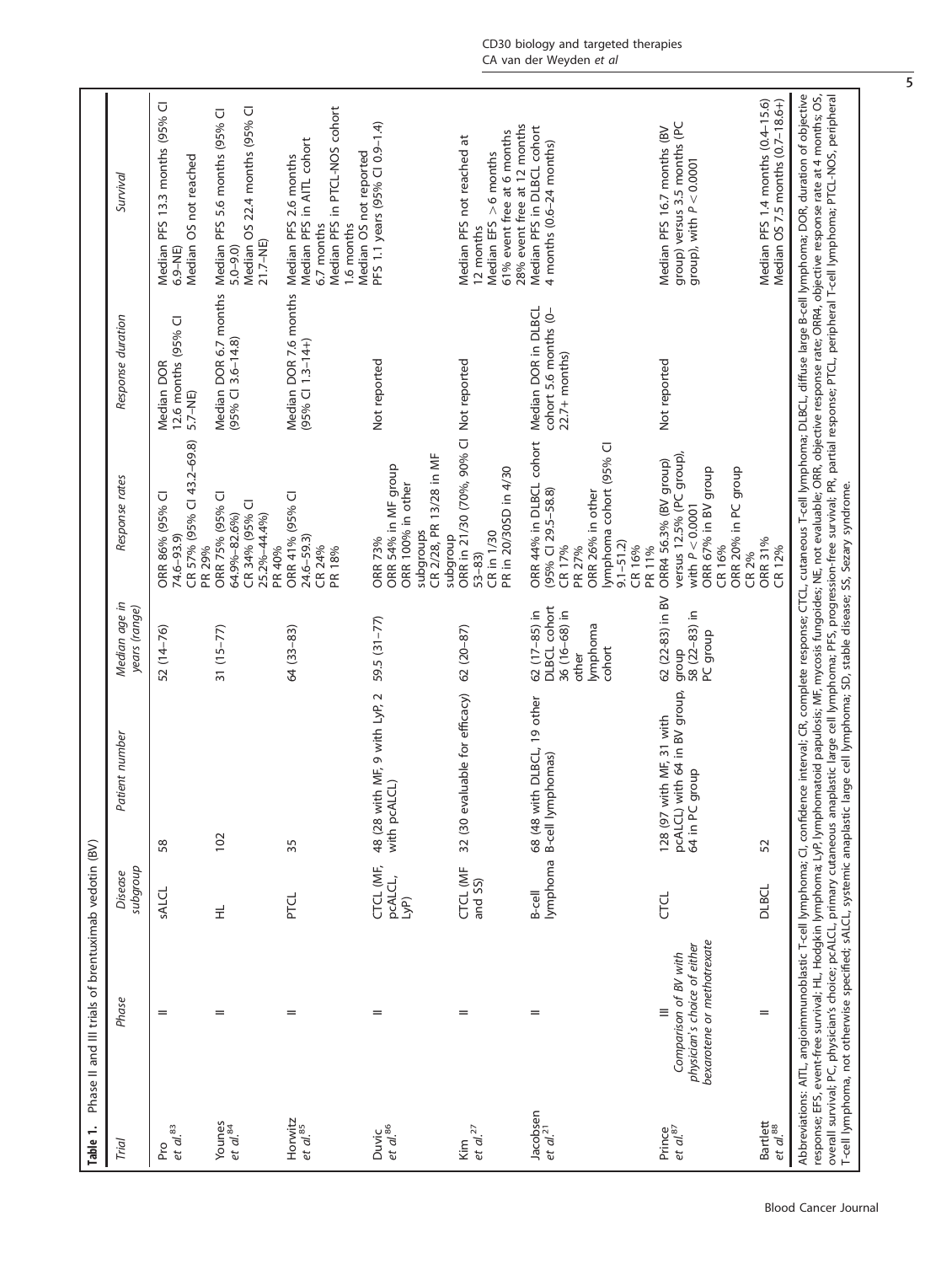a median PFS of 42.9 months compared to 24.9 months in the placebo-treated cohort. By independent review, the estimated 2 year PFS was 63% in the BV cohort and 51%in the placebo group. There was, however, no significant difference in overall survival between BV and placebo arms.<sup>93</sup>

The results of these studies raise some interesting questions, one of which is whether the efficacy of BV lies solely in its capacity to affect directed cell death. This does not seem to be the case, with evidence of enhanced T-cell activation as well as dendritic cell priming and maturation in mouse models treated with microtubule-depolymerizing agents akin to that in BV.<sup>81</sup> In this context, the combination of BV with immune checkpoint inhibitors is a rational one, and indeed, has been the focus of a recent phase I/II trial. The other question is whether the predicted efficacy of BV can be stratified according to the level of CD30 positivity—and consequently, given the observed responses in patients nominally designated as low-level positive or even negative by IHC techniques, whether we need to reassess the way in which CD30 positivity is defined in the laboratory.

Brentuximab vedotin—side effects and resistance. While BV is undoubtedly more effective than naked mAbs and other conjugate therapies, it does not entirely overcome the problems seen with earlier immunotoxin compounds. Despite the documented cellular specificity of BV, the recognition of dose-limiting and cumulative peripheral neuropathy with treatment suggests the compound has off-target effects. This is likely mediated in part through the anti-tubulin effects of MMAE.<sup>79</sup> Hansen et al. have recently shown that HL cells can release CD30-containing extracellular vesicles. These vesicles then bind to CD30Lexpressing cells in the tumor microenvironment, subsequently causing off-target binding of SGN-35 in vitro.<sup>94</sup>

In addition to the side effects reported in the major studies, subsequent case series have highlighted some concerning BV toxicities. Cases of pancreatitis—fatal at least one instance—have been reported.<sup>95</sup> Progressive multifocal leukoencephalopathy, an incurable and often fatal CNS infection, has also been reported associated with BV.96

Resistance can be an issue with repeated BV exposure. Chen et al. have demonstrated diverse resistance mechanisms in HL and ALCL cell lines, including increased expression of drug transporter proteins, and MMAE resistance. While CD30 downregulation is a putative mechanism, and was seen in vitro, this finding was not seen in the tissue samples examined in this study, $97$  mirroring prior case reports of persistent CD30 expression even in the setting of reduced BV efficacy.<sup>98</sup> However, cases of relapsed/ refractory ALCL with downregulation of CD30 following BV treatment have also been reported.99–<sup>101</sup>

# Other therapeutic approaches

Phase I and II trials have been performed using bi-specific molecules incorporating anti-CD30 mAbs; however, the utility of these molecules has been hampered by the invariable development of antibodies against the agents. One such molecule combined an anti-CD30 mAb with the bi-specific mAb HRS-3/A9, directed against CD16, aiming to enhance recruitment of natural killer cells and phagocytic cells. A phase I/II clinical trial was conducted in 15 patients with relapsed/ refractory HL, with one CR and one PR lasting six and three months respectively. Nine of the 15 patients developed antibodies to the bi-specific molecule, leading to treatment discontinuation.<sup>102</sup>

Similarly, an anti-CD64/anti-CD30 molecule H22 x Ki-4 was developed in the late 1990s. This combined the antigen-binding region of Ki-4 with a humanized CD64-specific mAb, with the theoretical rationale being that CD64, as part of the high affinity immunoglobulin receptor, should enhance antibody-dependent cell-mediated cytotoxicity. While it was well-tolerated in a phase I trial, with objective responses in four of 10 patients with multiply relapsed/ refractory HL, interest in these agents has waned.<sup>103</sup>

The most recent efforts in targeting CD30 have focused on the use of chimeric antigen receptor T (CAR T) cells. Hombach et al. reported on the safety of CD30-specific CAR T therapy, demonstrating in mouse models that CD30/CD34-positive normal hematopoietic cells and activated lymphocytes were not targeted<br>by CD30 CAR T cells.<sup>104</sup> More importantly, Wang *et al*. have recently published preliminary results for a phase I trial, showing safety and efficacy, with PR in seven of the 18 patients treated, and stable disease in six.105

# FUTURE DIRECTIONS

We are yet to fully define the significance of tumoral CD30 expression, that is, whether the molecule merely signifies cell of origin, for example, 'stimulated lymphocyte', whether its expression plays some role in perpetuating a malignant phenotype, or whether it reflects the recruitment of an inflammatory milieu that enhances tumor growth and survival. Indeed, CD30 expression may reflect a combination of all of these possibilities, and the relative balance of each may inform our thinking about tumor pathogenesis as well as how best to target CD30 therapeutically. Certainly it seems that merely demonstrating CD30 expression does not guarantee responses to anti-CD30 therapies, as demonstrated by the disappointing results of BV in PTCL-NOS, and the recently reported failure to achieve the ORR endpoint in a phase II study of BV in primary mediastinal B-cell lymphoma, despite strong CD30 expression in this tumor type.<sup>106</sup> Conversely, the efficacy of BV in some tumors even with low-level CD30 expression is intriguing, suggestive of off-target immune modulatory effects of the compound, as discussed earlier.

The pleiotropic responses to CD30 stimulation are additionally of interest. Some of the studies outlined earlier would suggest the variable responses reflect differing mechanisms by which CD30 is upregulated in different tumor types, with consequent diverse effects on the signaling pathways mediated through CD30. The unanswered question is whether varying the type or mechanism of CD30 ligand binding may allow us to specifically target proapoptotic cellular signaling pathways, or to counteract cellular survival mechanisms. The finding that apoptosis may be augmented with antibody cross-linkage suggests this might be the case; however, this has not been studied in depth.

From a therapeutic standpoint, the failure to achieve substantive benefits with monoclonal antibodies and other antibody– drug combinations is disappointing. It is clear that BV overcomes many of these issues; however, the neurotoxicity of the MMAE may limit its long-term use. This raises the issue of why 'naked' antibody therapies are not as successful as expected. Some possibilities have been addressed, for example, it does not appear to be due to an excess of antibody binding to soluble CD30.<sup>107</sup> The paucity of available structural data limits our understanding of the way in which CD30-antibody interactions occur, such as the possibility that the interaction between CD30 and anti-CD30 antibodies may orient the antibody in a way that is unable to properly induce antibody-dependent cell-mediated cytotoxicity. X-ray or cryo-electron microscopy assessment of the structure of CD30 alone, CD30 in complex with CD30L, and CD30 bound to SGN-30 and SGN-35, would be invaluable in investigating these possibilities.

It has additionally been suggested that the differential response to anti-CD30 antibodies in HL and ALCL may in fact reflect a prosurvival benefit conferred by, and specific to, the HL microenvironment.64,108,109 Supporting this postulate is the observation of a 'bystander' effect on surrounding, non-CD30 positive cells exposed to BV, which may alter the microenviron-<br>ment immune signaling in HL.<sup>81,94</sup> Clinical trials of the combination of nivolumab and BV are currently under way, with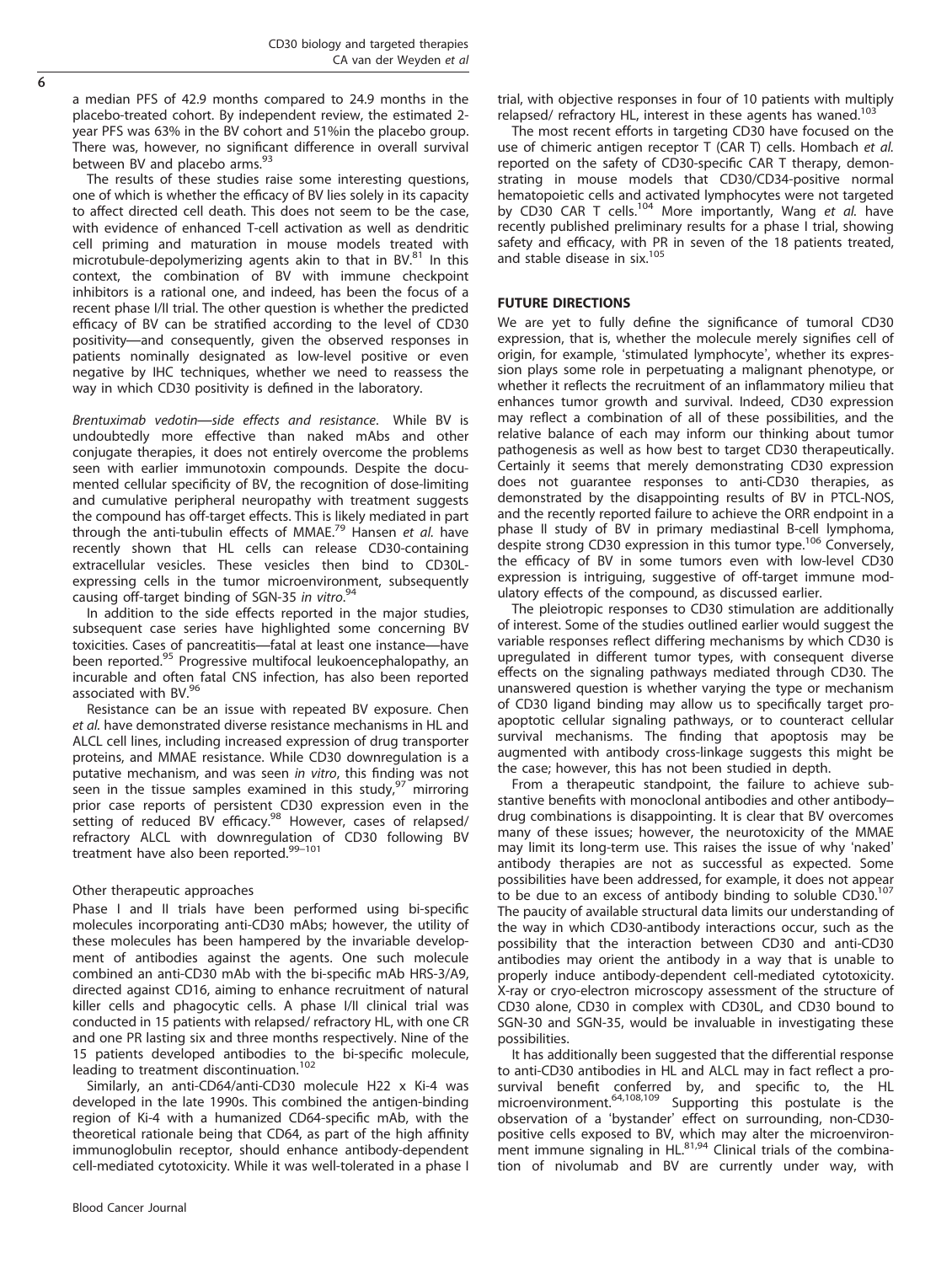| Table 2. Current clinical trials using CD30 as a therapeutic target                |                                                                                                   |                                                                                                                                                                          |                                                                                                 |                                                                                                                                                                                                                                                                                                                                                                           |
|------------------------------------------------------------------------------------|---------------------------------------------------------------------------------------------------|--------------------------------------------------------------------------------------------------------------------------------------------------------------------------|-------------------------------------------------------------------------------------------------|---------------------------------------------------------------------------------------------------------------------------------------------------------------------------------------------------------------------------------------------------------------------------------------------------------------------------------------------------------------------------|
| Tumor subtype                                                                      | Subgroup eligibility                                                                              | Other criteria                                                                                                                                                           | Trial type                                                                                      | Intervention                                                                                                                                                                                                                                                                                                                                                              |
| NHL or HL with CD30 expression R/R<br>NHL with CD30 expression<br>Hodgkin lymphoma | Treatment naïve<br>Treatment naïve<br>R/R<br><b>R/R</b><br>R/R<br>R/R<br>R/R<br>R/R<br><b>R/R</b> | Refractory to salvage with refractory to salvage Phase II<br>with ifosfamide, gemcitabine, and vinolrelbine<br>Advanced disease, pediatric patients<br>HIV-associated HL | Phase Ib/II<br>Phase I/II<br>Phase II<br>Phase II<br>Phase II<br>Phase II<br>Phase I<br>Phase I | BV plus adriamycin/vinblastine/dacarbazine (AVD)<br>BV plus adriamycin/inblastine/dacarbazine (AVD)<br>BV and ifosfamide/carboplatin/etoposide (ICE)<br>BV and nivolumab combination<br>BV and nivolumab combination<br>CD30-targeting CAR T cells<br>BV as pre-AuSCT induction<br>Phase III, randomized Pembrolizumab versus BV<br>BV and everolimus<br>BV and ibrutinib |
| CD30 positive DLBCL<br>ALK-positive ALCL                                           | R/R or ineligible for chemotherapy<br>R/R                                                         |                                                                                                                                                                          | Phase II, single arm<br>Phase I                                                                 | Phase II, randomized Bendamustine and rituximab (BR) versus BR with BV<br>BV and imatinib combination<br>BV and lenalidomide                                                                                                                                                                                                                                              |
| Hodgkin lymphoma; NHL, non-Hodgkin lymphoma; R/R, relapsed/refr.                   | actory                                                                                            |                                                                                                                                                                          |                                                                                                 | Abbreviations: ALCL, anaplastic large cell lymphoma, AuSCT, autologous stem cell transplant; BV, brentuximab vedotin; CAR T cells, chimeric antigen receptor T cells; DLBCL, diffuse large B cell lymphoma; HL,                                                                                                                                                           |

preliminary results suggesting that the combination is safe and well-tolerated.<sup>110</sup> Trials combining the naked antibody with immune-checkpoint inhibitors would be an interesting question for future study.

Some of the therapeutic approaches targeting CD30 currently under investigation in clinical trials are summarized in Table 2. These trials are focused predominantly around the use of BV in combination with other agents, or exploring other therapeutic niches for BV, such as salvage as a bridge to transplant. Of note, however, is the use of anti-CD30 chimeric antigen receptor T cells, the results of which are awaited with interest.

The limited expression of CD30 to certain tumor types remains a tantalizing target in an era of purpose-designed therapies. Historical attempts at targeting CD30 may have failed due to a lack of clear understanding of the mechanisms and signi ficance of CD30 expression in both health and in disease. Answering the question of how to maximize an anti-CD30 strategy into the future may require us to return to the laboratory bench, using contemporary structural techniques, molecular pro filing and immunological modeling.

# CONFLICT OF INTEREST

SAP is a member of the speaker bureau for Takeda Pharmaceutical Company and Seattle Genetics. HMP is an Advisory Board Member and has received research support from Takeda Pharmaceutical Company. The remaining authors declare no con flict of interest.

# **REFERENCES**

- 1 Schwab U, Stein H, Gerdes J, Lemke H, Kirchner H, Schaadt M et al. Production of a monoclonal antibody speci fic for Hodgkin and Sternberg-Reed cells of Hodgkin's disease and a subset of normal lymphoid cells. Nature 1982; 299: : 65 –67.
- 2 Stein H, Gerdes J, Schwab U, Lemke H, Mason DY, Ziegler A et al. Identification of Hodgkin and Sternberg-reed cells as a unique cell type derived from a newly-detected small-cell population. Int J Cancer 1982; 30: 445-459.
- 3 Durkop H, Latza U, Hummel M, Eitelbach F, Seed B, Stein H. Molecular cloning and expression of a new member of the nerve growth factor receptor family that is characteristic for Hodgkin's disease. Cell 1992; 68: 421-427.
- 4 Smith CA, Gruss HJ, Davis T, Anderson D, Farrah T, Baker E et al. CD30 antigen, a marker for Hodgkin's lymphoma, is a receptor whose ligand de fines an emerging family of cytokines with homology to TNF. Cell 1993; 73: 1349-1360.
- 5 Smith CA, Farrah T, Goodwin RG. The TNF receptor superfamily of cellular and viral proteins: activation, costimulation, and death. Cell 1994; 76: 959-962
- 6 Dong L, Hulsmeyer M, Durkop H, Hansen HP, Schneider-Mergener J, Ziegler A et al. Human CD30: structural implications from epitope mapping and modeling studies. J Mol Recognit 2003; 16: 28-36.
- 7 Mukai Y, Nakamura T, Yoshikawa M, Yoshioka Y, Tsunoda S, Nakagawa S et al. Solution of the structure of the TNF-TNFR2 complex. Sci Signal 2010; 3ra83 .
- 8 Gruss HJ, DaSilva N, Hu ZB, Uphoff CC, Goodwin RG, Drexler HG. Expression and regulation of CD30 ligand and CD30 in human leukemia-lymphoma cell lines. Leukemia 1994; 8: 2083 –2094.
- 9 Younes A, Consoli U, Zhao S, Snell V, Thomas E, Gruss HJ et al. CD30 ligand is expressed on resting normal and malignant human B lymphocytes. Br J Haematol 1996; 93: 569-571.
- 10 Gruss HJ, Pinto A, Gloghini A, Wehnes E, Wright B, Boiani N et al. CD30 ligand expression in nonmalignant and Hodgkin's disease-involved lymphoid tissues. Am J Pathol 1996; 149: 469-481.
- 11 Hsu PL, Hsu SM. Autocrine growth regulation of CD30 ligand in CD30-expressing Reed –Sternberg cells: distinction between Hodgkin's disease and anaplastic large cell lymphoma. Lab Invest 2000; 80: 1111-1119.
- 12 Gattei V, Degan M, Gloghini A, De Iuliis A, Improta S, Rossi FM et al. CD30 ligand is frequently expressed in human hematopoietic malignancies of myeloid and lymphoid origin. Blood 1997; 89: 2048-2059.
- 13 Josimovic-Alasevic O, Durkop H, Schwarting R, Backe E, Stein H, Diamantstein T. Ki-1 (CD30) antigen is released by Ki-1-positive tumor cells in vitro and in vivo. I. Partial characterization of soluble Ki-1 antigen and detection of the antigen in cell culture supernatants and in serum by an enzyme-linked immunosorbent assay. Eur J Immunol 1989; 19: 157-162.
- 14 Stein H, Mason DY, Gerdes J, O'Connor N, Wainscoat J, Pallesen G et al. The expression of the Hodgkin's disease associated antigen Ki-1 in reactive and

7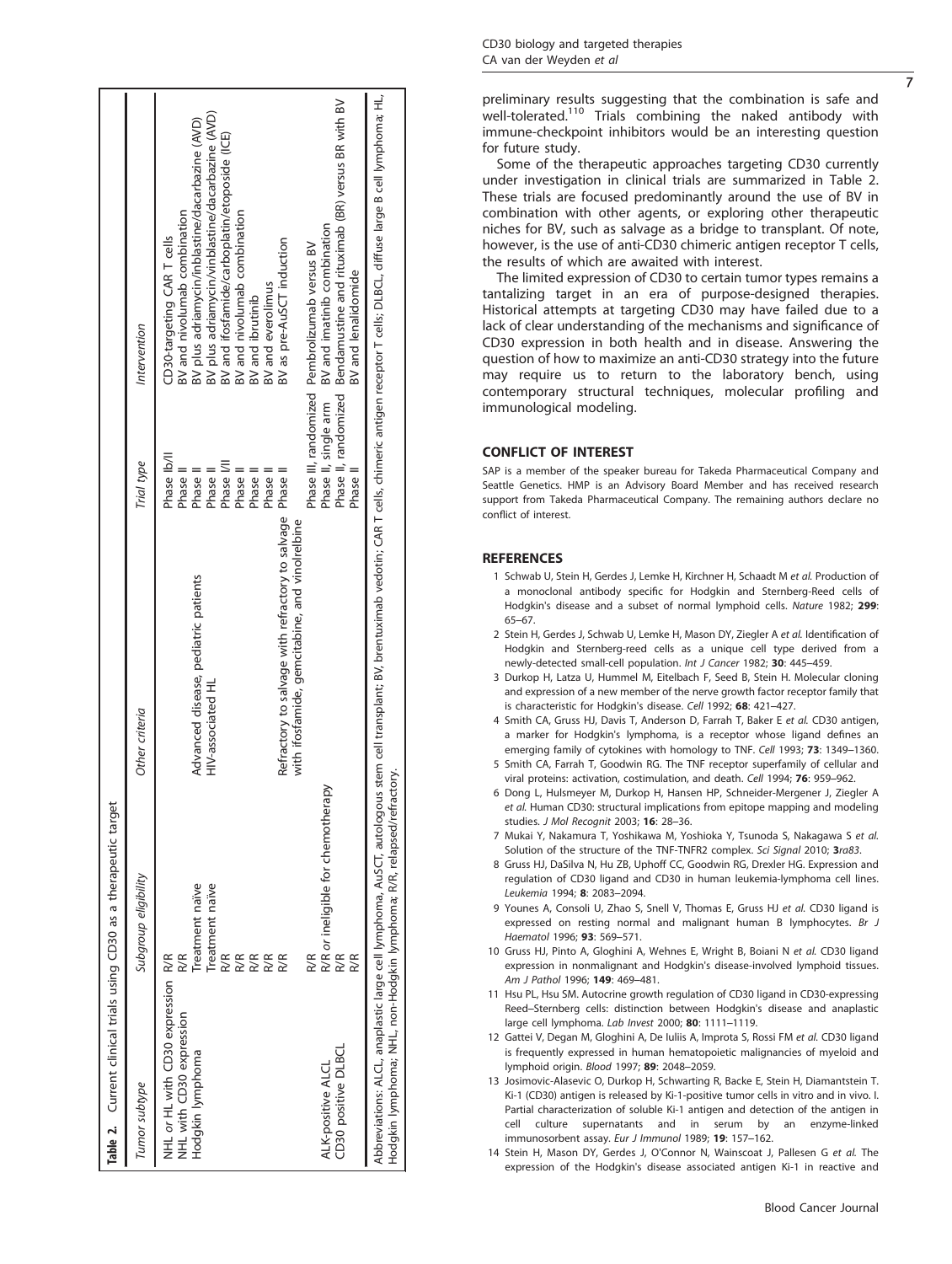neoplastic lymphoid tissue: evidence that Reed-Sternberg cells and histiocytic malignancies are derived from activated lymphoid cells. Blood 1985; 66: 848–858.

- 15 Durkop H, Foss HD, Eitelbach F, Anagnostopoulos I, Latza U, Pileri S et al. Expression of the CD30 antigen in non-lymphoid tissues and cells. J Pathol 2000; 190: 613–618.
- 16 Beverley PC. Activation antigens: new and previously defined clusters. In: McMichael AJ (ed). Leucocyte Typing III. Oxford University Press; Oxford, 1987. pp 516–528.
- 17 Schwarting R, Gerdes J, Durkop H, Falini B, Pileri S, Stein H. BER-H2: a new anti-Ki-1 (CD30) monoclonal antibody directed at a formol-resistant epitope. Blood 1989; 74: 1678–1689.
- 18 Ellis TM, Simms PE, Slivnick DJ, Jack HM, Fisher RI. CD30 is a signal-transducing molecule that defines a subset of human activated CD45RO+ T cells. J Immunol 1993; 151: 2380–2389.
- 19 Savage KJ, Harris NL, Vose JM, Ullrich F, Jaffe ES, Connors JM et al. ALKanaplastic large-cell lymphoma is clinically and immunophenotypically different from both ALK+ ALCL and peripheral T-cell lymphoma, not otherwise specified: report from the International Peripheral T-Cell Lymphoma Project. Blood 2008; 111: 5496–5504.
- 20 Kim WY, Nam SJ, Kim S, Kim TM, Heo DS, Kim CW et al. Prognostic implications of CD30 expression in extranodal natural killer/T-cell lymphoma according to treatment modalities. Leuk Lymphoma 2015; 56: 1778–1786.
- 21 Jacobsen ED, Sharman JP, Oki Y, Advani RH, Winter JN, Bello CM et al. Brentuximab vedotin demonstrates objective responses in a phase 2 study of relapsed/refractory DLBCL with variable CD30 expression. Blood 2015; 125: 1394–1402.
- 22 Montes-Moreno S, Odqvist L, Diaz-Perez JA, Lopez AB, de Villambrosia SG, Mazorra F et al. EBV-positive diffuse large B-cell lymphoma of the elderly is an aggressive post-germinal center B-cell neoplasm characterized by prominent nuclear factor-kB activation. Mod Pathol 2012; 25: 968–982.
- 23 Blatt K, Cerny-Reiterer S, Schwaab J, Sotlar K, Eisenwort G, Stefanzl G et al. Identification of the Ki-1 antigen (CD30) as a novel therapeutic target in systemic mastocytosis. Blood 2015; 126: 2832–2841.
- 24 Sotlar K, Cerny-Reiterer S, Petat-Dutter K, Hessel H, Berezowska S, Mullauer L et al. Aberrant expression of CD30 in neoplastic mast cells in high-grade mastocytosis. Mod Pathol 2011; 24: 585–595.
- 25 Bossard C, Dobay MP, Parrens M, Lamant L, Missiaglia E, Haioun C et al. Immunohistochemistry as a valuable tool to assess CD30 expression in peripheral T-cell lymphomas: high correlation with mRNA levels. Blood 2014; 124: 2983–2986.
- 26 Onaindia A, Martinez N, Montes-Moreno S, Almaraz C, Rodriguez-Pinilla SM, Cereceda L et al. CD30 expression by B and T cells: a frequent finding in angioimmunoblastic t-cell lymphoma and peripheral t-cell lymphoma—not otherwise specified. Am J Surg Pathol 2016; 40: 378–385.
- 27 Kim YH, Tavallaee M, Sundram U, Salva KA, Wood GS, Li S et al. Phase II investigator-initiated study of brentuximab vedotin in mycosis fungoides and sezary syndrome with variable CD30 expression level: a multi-institution collaborative project. J Clin Oncol 2015; 33: 3750–3758.
- 28 Edinger JT, Clark BZ, Pucevich BE, Geskin LJ, Swerdlow SH. CD30 expression and proliferative fraction in nontransformed mycosis fungoides. Am J Surg Pathol 2009; 33: 1860–1868.
- 29 Horie R, Watanabe T. CD30: expression and function in health and disease. Semin Immunol 1998; 10: 457–470.
- 30 Agrawal B, Reddish M, Longenecker BM. CD30 expression on human CD8+ T cells isolated from peripheral blood lymphocytes of normal donors. J Immunol 1996; 157: 3229–3234.
- 31 Manetti R, Annunziato F, Biagiotti R, Giudizi MG, Piccinni MP, Giannarini L et al. CD30 expression by CD8+ T cells producing type 2 helper cytokines. Evidence for large numbers of CD8+CD30+ T cell clones in human immunodeficiency virus infection. J Exp Med 1994; 180: 2407–2411.
- 32 Del Prete G, De Carli M, D'Elios MM, Daniel KC, Almerigogna F, Alderson M et al. CD30-mediated signaling promotes the development of human T helper type 2 like T cells. J Exp Med 1995; 182: 1655-1661.
- 33 Hamann D, Hilkens CM, Grogan JL, Lens SM, Kapsenberg ML, Yazdanbakhsh M et al. CD30 expression does not discriminate between human Th1- and Th2-type T cells. J Immunol 1996; 156: 1387–1391.
- 34 Cattoretti G, Buttner M, Shaknovich R, Kremmer E, Alobeid B, Niedobitek G. Nuclear and cytoplasmic AID in extrafollicular and germinal center B cells. Blood 2006; 107: 3967–3975.
- 35 Cattoretti G, Shaknovich R, Smith PM, Jack HM, Murty VV, Alobeid B. Stages of germinal center transit are defined by B cell transcription factor coexpression and relative abundance. J Immunol 2006; 177: 6930–6939.
- 36 Amakawa R, Hakem A, Kundig TM, Matsuyama T, Simard JJ, Timms E et al. Impaired negative selection of T cells in Hodgkin's disease antigen CD30 deficient mice. Cell 1996; 84: 551–562.
- 37 Gaspal FM, Kim MY, McConnell FM, Raykundalia C, Bekiaris V, Lane PJ. Mice deficient in OX40 and CD30 signals lack memory antibody responses because of deficient CD4 T cell memory. J Immunol 2005; 174: 3891–3896.
- 38 Kennedy MK, Willis CR, Armitage RJ. Deciphering CD30 ligand biology and its role in humoral immunity. Immunology 2006; 118: 143–152.
- 39 Duckett CS, Thompson CB. CD30-dependent degradation of TRAF2: implications for negative regulation of TRAF signaling and the control of cell survival. Genes Dev 1997; 11: 2810–2821.
- 40 Schneider C, Hubinger G. Pleiotropic signal transduction mediated by human CD30: a member of the tumor necrosis factor receptor (TNFR) family. Leuk Lymphoma 2002; 43: 1355–1366.
- 41 Duckett CS, Gedrich RW, Gilfillan MC, Thompson CB. Induction of nuclear factor kappaB by the CD30 receptor is mediated by TRAF1 and TRAF2. Mol Cell Biol 1997; 17: 1535–1542.
- 42 Zheng B, Fiumara P, Li YV, Georgakis G, Snell V, Younes M et al. MEK/ERK pathway is aberrantly active in Hodgkin disease: a signaling pathway shared by CD30, CD40, and RANK that regulates cell proliferation and survival. Blood 2003; 102: 1019–1027.
- 43 Krysov SV, Rowley TF, Al-Shamkhani A. Inhibition of p38 mitogen-activated protein kinase unmasks a CD30-triggered apoptotic pathway in anaplastic large cell lymphoma cells. Mol Cancer Ther 2007; 6: 703–711.
- 44 Watanabe M, Nakano K, Togano T, Nakashima M, Higashihara M, Kadin ME et al. Targeted repression of overexpressed CD30 downregulates NF-kappaB and ERK1/2 pathway in Hodgkin lymphoma cell lines. Oncol Res 2011; 19: 463–469.
- 45 Buchan SL, Al-Shamkhani A. Distinct motifs in the intracellular domain of human CD30 differentially activate canonical and alternative transcription factor NFkappaB signaling. PLoS One 2012; 7: e45244.
- 46 Nishikori M, Ohno H, Haga H, Uchiyama T. Stimulation of CD30 in anaplastic large cell lymphoma leads to production of nuclear factor-kappaB p52, which is associated with hyperphosphorylated Bcl-3. Cancer Sci 2005; 96: 487–497.
- 47 Horie R, Watanabe T, Morishita Y, Ito K, Ishida T, Kanegae Y et al. Ligandindependent signaling by overexpressed CD30 drives NF-kappaB activation in Hodgkin–Reed–Sternberg cells. Oncogene 2002; 21: 2493–2503.
- 48 Hirsch B, Hummel M, Bentink S, Fouladi F, Spang R, Zollinger R et al. CD30 induced signaling is absent in Hodgkin's cells but present in anaplastic large cell lymphoma cells. Am J Pathol 2008; 172: 510–520.
- 49 Watanabe M, Sasaki M, Itoh K, Higashihara M, Umezawa K, Kadin ME et al. JunB induced by constitutive CD30-extracellular signal-regulated kinase 1/2 mitogenactivated protein kinase signaling activates the CD30 promoter in anaplastic large cell lymphoma and reed-sternberg cells of Hodgkin lymphoma. Cancer Res 2005; 65: 7628–7634.
- 50 Boddicker RL, Kip NS, Xing X, Zeng Y, Yang ZZ, Lee JH et al. The oncogenic transcription factor IRF4 is regulated by a novel CD30/NF-kappaB positive feedback loop in peripheral T-cell lymphoma. Blood 2015; 125: 3118–3127.
- 51 Pham-Ledard A, Prochazkova-Carlotti M, Laharanne E, Vergier B, Jouary T, Beylot-Barry M et al. IRF4 gene rearrangements define a subgroup of CD30-positive cutaneous T-cell lymphoma: a study of 54 cases. J Invest Dermatol 2010; 130: 816–825.
- 52 Watanabe M, Itoh K, Togano T, Kadin ME, Watanabe T, Higashihara M et al. Ets-1 activates overexpression of JunB and CD30 in Hodgkin's lymphoma and anaplastic large-cell lymphoma. Am J Pathol 2012; 180: 831–838.
- 53 Watanabe M, Ogawa Y, Ito K, Higashihara M, Kadin ME, Abraham LJ et al. AP-1 mediated relief of repressive activity of the CD30 promoter microsatellite in Hodgkin and Reed-Sternberg cells. Am J Pathol 2003; 163: 633–641.
- 54 Gruss HJ, Boiani N, Williams DE, Armitage RJ, Smith CA, Goodwin RG. Pleiotropic effects of the CD30 ligand on CD30-expressing cells and lymphoma cell lines. Blood 1994; 83: 2045–2056.
- 55 Wright CW, Rumble JM, Duckett CS. CD30 activates both the canonical and alternative NF-kappaB pathways in anaplastic large cell lymphoma cells. J Biol Chem 2007; 282: 10252–10262.
- 56 Mir SS, Richter BW, Duckett CS. Differential effects of CD30 activation in anaplastic large cell lymphoma and Hodgkin disease cells. Blood 2000; 96: 4307–4312.
- 57 Staber PB, Noehammer C, Durkop H, Schauer S, Kenner L, Linkesch W et al. mRNA expression patterns indicate CD30 mediated activation of different apoptosis pathways in anaplastic large cell lymphoma but not in Hodgkin's lymphoma. Leuk Res 2006; 30: 343–348.
- 58 Pfeifer W, Levi E, Petrogiannis-Haliotis T, Lehmann L, Wang Z, Kadin ME. A murine xenograft model for human CD30+ anaplastic large cell lymphoma. Successful growth inhibition with an anti-CD30 antibody (HeFi-1). Am J Pathol 1999; 155: 1353–1359.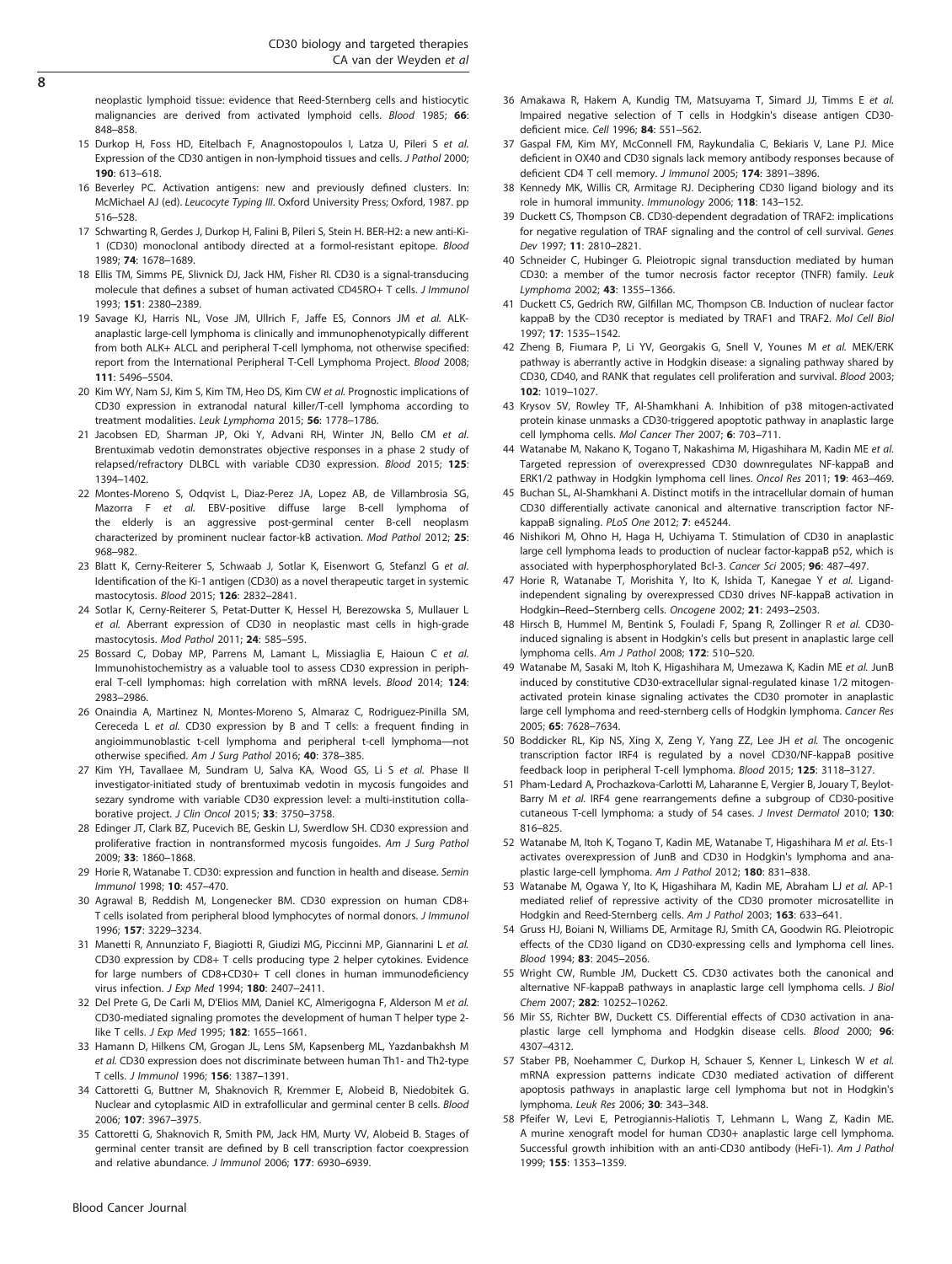- 59 Tian ZG, Longo DL, Funakoshi S, Asai O, Ferris DK, Widmer M et al. In vivo antitumor effects of unconjugated CD30 monoclonal antibodies on human anaplastic large-cell lymphoma xenografts. Cancer Res 1995; 55: 5335–5341.
- 60 Maeda N, Muta H, Oflazoglu E, Yoshikai Y. Susceptibility of human T-cell leukemia virus type I-infected cells to humanized anti-CD30 monoclonal antibodies in vitro and in vivo. Cancer Sci 2010; 101: 224–230.
- 61 Wahl AF, Klussman K, Thompson JD, Chen JH, Francisco LV, Risdon G et al. The anti-CD30 monoclonal antibody SGN-30 promotes growth arrest and DNA fragmentation in vitro and affects antitumor activity in models of Hodgkin's disease. Cancer Res 2002; 62: 3736–3742.
- 62 Cerveny CG, Law CL, McCormick RS, Lenox JS, Hamblett KJ, Westendorf LE et al. Signaling via the anti-CD30 mAb SGN-30 sensitizes Hodgkin's disease cells to conventional chemotherapeutics. Leukemia 2005; 19: 1648–1655.
- 63 Borchmann P, Treml JF, Hansen H, Gottstein C, Schnell R, Staak O et al. The human anti-CD30 antibody 5F11 shows in vitro and in vivo activity against malignant lymphoma. Blood 2003; 102: 3737–3742.
- 64 Bartlett NL, Younes A, Carabasi MH, Forero A, Rosenblatt JD, Leonard JP et al. A phase 1 multidose study of SGN-30 immunotherapy in patients with refractory or recurrent CD30+ hematologic malignancies. Blood 2008; 111: 1848–1854.
- 65 Forero-Torres A, Leonard JP, Younes A, Rosenblatt JD, Brice P, Bartlett NL et al. A Phase II study of SGN-30 (anti-CD30 mAb) in Hodgkin lymphoma or systemic anaplastic large cell lymphoma. Br J Haematol 2009; 146: 171–179.
- 66 Duvic M, Reddy SA, Pinter-Brown L, Korman NJ, Zic J, Kennedy DA et al. A phase II study of SGN-30 in cutaneous anaplastic large cell lymphoma and related lymphoproliferative disorders. Clin Cancer Res 2009; 15: 6217–6224.
- 67 Ansell SM, Horwitz SM, Engert A, Khan KD, Lin T, Strair R et al. Phase I/II study of an anti-CD30 monoclonal antibody (MDX-060) in Hodgkin's lymphoma and anaplastic large-cell lymphoma. J Clin Oncol 2007; 25: 2764–2769.
- 68 Tazzari PL, Bolognesi A, de Totero D, Falini B, Lemoli RM, Soria MR et al. Ber-H2 (anti-CD30)-saporin immunotoxin: a new tool for the treatment of Hodgkin's disease and CD30+ lymphoma: in vitro evaluation. Br J Haematol 1992; 81: 203–211.
- 69 Pasqualucci L, Wasik M, Teicher BA, Flenghi L, Bolognesi A, Stirpe F et al. Antitumor activity of anti-CD30 immunotoxin (Ber-H2/saporin) in vitro and in severe combined immunodeficiency disease mice xenografted with human CD30+ anaplastic large-cell lymphoma. Blood 1995; 85: 2139–2146.
- 70 Terenzi A, Bolognesi A, Pasqualucci L, Flenghi L, Pileri S, Stein H et al. Anti-CD30 (BER = H2) immunotoxins containing the type-1 ribosome-inactivating proteins momordin and PAP-S (pokeweed antiviral protein from seeds) display powerful antitumour activity against CD30+ tumour cells in vitro and in SCID mice. Br J Haematol 1996; 92: 872–879.
- 71 Barth S, Huhn M, Matthey B, Tawadros S, Schnell R, Schinkothe T et al. Ki-4(scFv)-ETA', a new recombinant anti-CD30 immunotoxin with highly specific cytotoxic activity against disseminated Hodgkin tumors in SCID mice. Blood 2000; 95: 3909–3914.
- 72 Matthey B, Borchmann P, Schnell R, Tawadros S, Lange H, Huhn M et al. Metalloproteinase inhibition augments antitumor efficacy of the anti-CD30 immunotoxin Ki-3(scFv)-ETA' against human lymphomas in vivo. Int J Cancer 2004; 111: 568–574.
- 73 Schnell R, Staak O, Borchmann P, Schwartz C, Matthey B, Hansen H et al. A Phase I study with an anti-CD30 ricin A-chain immunotoxin (Ki-4.dgA) in patients with refractory CD30+ Hodgkin's and non-Hodgkin's lymphoma. Clin Cancer Res 2002; 8: 1779–1786.
- 74 Falini B, Bolognesi A, Flenghi L, Tazzari PL, Broe MK, Stein H et al. Response of refractory Hodgkin's disease to monoclonal anti-CD30 immunotoxin. Lancet 1992; 339: 1195–1196.
- 75 Schnell R, Dietlein M, Staak JO, Borchmann P, Schomaecker K, Fischer T et al. Treatment of refractory Hodgkin's lymphoma patients with an iodine-131 labeled murine anti-CD30 monoclonal antibody. J Clin Oncol 2005; 23: 4669–4678.
- 76 Dietlein M, Borner SM, Fischer T, Hansen H, Schnell R, Zimmermanns B et al. Development of anti-CD30 radioimmunoconstructs (RICs) for treatment of Hodgkin's lymphoma. Studies with cell lines and animal studies. Nuklearmedizin 2010; 49: 97–105.
- 77 Zhang M, Yao Z, Patel H, Garmestani K, Zhang Z, Talanov VS et al. Effective therapy of murine models of human leukemia and lymphoma with radiolabeled anti-CD30 antibody, HeFi-1. Proc Natl Acad Sci USA 2007; 104: 8444–8448.
- 78 Francisco JA, Cerveny CG, Meyer DL, Mixan BJ, Klussman K, Chace DF et al. cAC10-vcMMAE, an anti-CD30-monomethyl auristatin E conjugate with potent and selective antitumor activity. Blood 2003; 102: 1458–1465.
- 79 Okeley NM, Miyamoto JB, Zhang X, Sanderson RJ, Benjamin DR, Sievers EL et al. Intracellular activation of SGN-35, a potent anti-CD30 antibody-drug conjugate. Clin Cancer Res 2010; 16: 888–897.
- 80 Sutherland MS, Sanderson RJ, Gordon KA, Andreyka J, Cerveny CG, Yu C et al. Lysosomal trafficking and cysteine protease metabolism confer target-specific

cytotoxicity by peptide-linked anti-CD30-auristatin conjugates. J Biol Chem 2006; 281: 10540–10547.

- 81 Muller P, Martin K, Theurich S, Schreiner J, Savic S, Terszowski G et al. Microtubule-depolymerizing agents used in antibody-drug conjugates induce antitumor immunity by stimulation of dendritic cells. Cancer Immunol Res 2014; 2: 741–755.
- 82 Younes A, Bartlett NL, Leonard JP, Kennedy DA, Lynch CM, Sievers EL et al. Brentuximab vedotin (SGN-35) for relapsed CD30-positive lymphomas. N Engl J Med 2010; 363: 1812–1821.
- 83 Pro B, Advani R, Brice P, Bartlett NL, Rosenblatt JD, Illidge T et al. Brentuximab vedotin (SGN-35) in patients with relapsed or refractory systemic anaplastic large-cell lymphoma: results of a phase II study. J Clin Oncol 2012; 30: 2190–2196.
- 84 Younes A, Gopal AK, Smith SE, Ansell SM, Rosenblatt JD, Savage KJ et al. Results of a pivotal phase II study of brentuximab vedotin for patients with relapsed or refractory Hodgkin's lymphoma. J Clin Oncol 2012; 30: 2183–2189.
- 85 Horwitz SM, Advani RH, Bartlett NL, Jacobsen ED, Sharman JP, O'Connor OA et al. Objective responses in relapsed T-cell lymphomas with single-agent brentuximab vedotin. Blood 2014; 123: 3095–3100.
- 86 Duvic M, Tetzlaff MT, Gangar P, Clos AL, Sui D, Talpur R. Results of a Phase II trial of brentuximab vedotin for CD30+ cutaneous T-cell lymphoma and lymphomatoid papulosis. J Clin Oncol 2015; 33: 3759–3765.
- 87 Prince HM, Kim YH, Horwitz SM, Dummer R, Scarisbrick J, Quaglino D et al. Brentuximab vedotin or physician's choice in CD30-positive cutaneous T-cell lymphoma (ALCANZA): an international, open-label, randomised, phase 3, multicentre trial. Lancet 2017; 390: 555–566.
- 88 Bartlett NL, Smith MR, Siddiqi T, Advani RH, O'Connor OA, Sharman JP et al. Brentuximab vedotin activity in diffuse large B-cell lymphoma with CD30 undetectable by visual assessment of conventional immunohistochemistry. Leuk Lymphoma 2017; 58: 1607–1616.
- 89 Bartlett NL, Chen R, Fanale MA, Brice P, Gopal A, Smith SE et al. Retreatment with brentuximab vedotin in patients with CD30-positive hematologic malignancies. J Hematol Oncol 2014; 7: 24.
- 90 Oflazoglu E, Kissler KM, Sievers EL, Grewal IS, Gerber HP. Combination of the anti-CD30-auristatin-E antibody-drug conjugate (SGN-35) with chemotherapy improves antitumour activity in Hodgkin lymphoma. Br J Haematol 2008; 142: 69–73.
- 91 Fanale MA, Horwitz SM, Forero-Torres A, Bartlett NL, Advani RH, Pro B et al. Brentuximab vedotin in the front-line treatment of patients with CD30+ peripheral T-cell lymphomas: results of a phase I study. J Clin Oncol 2014; 32: 3137–3143.
- 92 Sawas A CJ, Kuruvilla JG, Rojas C, Lichtenstein R, Neylon E, Lichtenstein E et al. The combination of brentuximab vedotin (Bv) and bendamustine (B) demonstrates marked activity in heavily treated patients with relapsed or refractory Hodgkin lymphoma (HL) and anaplastic large T-cell lymphoma (ALCL): results of an international multi center phase I/ II experience. ASH Annual Meeting and Exposition; 5–8 December 2015; Orlando, FL.
- 93 Moskowitz CH, Nademanee A, Masszi T, Agura E, Holowiecki J, Abidi MH et al. Brentuximab vedotin as consolidation therapy after autologous stem-cell transplantation in patients with Hodgkin's lymphoma at risk of relapse or progression (AETHERA): a randomised, double-blind, placebo-controlled, phase 3 trial. Lancet 2015; 385: 1853–1862.
- 94 Hansen HP, Trad A, Dams M, Zigrino P, Moss M, Tator M et al. CD30 on extracellular vesicles from malignant Hodgkin cells supports damaging of CD30 ligand-expressing bystander cells with Brentuximab-Vedotin, in vitro. Oncotarget 2016; 7: 30523–30535.
- 95 Gandhi MD, Evens AM, Fenske TS, Hamlin P, Coiffier B, Engert A et al. Pancreatitis in patients treated with brentuximab vedotin: a previously unrecognized serious adverse event. Blood 2014; 123: 2895–2897.
- 96 Carson KR, Newsome SD, Kim EJ, Wagner-Johnston ND, von Geldern G, Moskowitz CH et al. Progressive multifocal leukoencephalopathy associated with brentuximab vedotin therapy: a report of 5 cases from the Southern Network on Adverse Reactions (SONAR) project. Cancer 2014; 120: 2464–2471.
- 97 Chen R, Hou J, Newman E, Kim Y, Donohue C, Liu X et al. CD30 downregulation, MMAE resistance, and MDR1 upregulation are all associated with resistance to brentuximab vedotin. Mol Cancer Ther 2015; 14: 1376–1384.
- 98 Nathwani N, Krishnan AY, Huang Q, Kim Y, Karanes C, Smith EP et al. Persistence of CD30 expression in Hodgkin lymphoma following brentuximab vedotin (SGN-35) treatment failure. Leuk Lymphoma 2012; 53: 2051–2053.
- 99 Arai H, Furuichi S, Nakamura Y, Nakamura Y, Ichikawa M, Mitani K. ALK-negative anaplastic large cell lymphoma with loss of CD30 expression during treatment with brentuximab vedotin. Rinsho Ketsueki 2016; 57: 634–637.